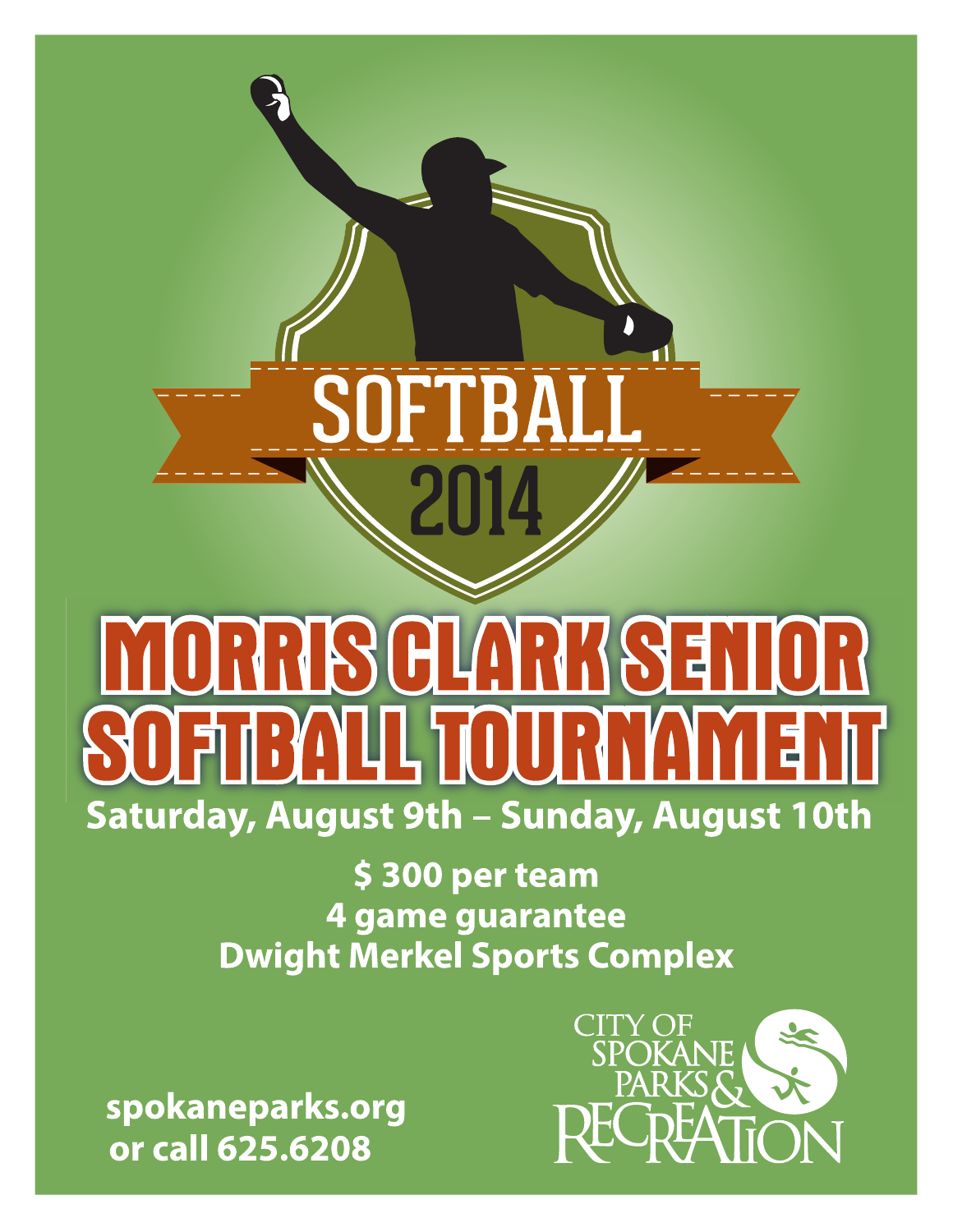

## **MORRIS CLARK SOFTBALL TOURNAMENT 2014 CLASSIFICATION SHEET**

|                                               | <b>TEAM SPONSOR?</b> No $\Box$ Yes $\Box$ - IF Yes, complete info below (if more than one, please provide): |                                        |
|-----------------------------------------------|-------------------------------------------------------------------------------------------------------------|----------------------------------------|
|                                               |                                                                                                             |                                        |
|                                               |                                                                                                             |                                        |
|                                               |                                                                                                             |                                        |
|                                               |                                                                                                             |                                        |
|                                               |                                                                                                             |                                        |
| <b>WHAT DIVISION ARE YOU REGISTERING FOR?</b> |                                                                                                             |                                        |
|                                               | Division 1 (50's upper) # 29125 Division 2 (50's lower) #29121 $\Box$                                       | Division 3 (60's upper) # 29122 $\Box$ |
| Division 4 (60's lower) # 29123 $\Box$        | Division 5 (65 +) # 29124 $\Box$                                                                            |                                        |
|                                               |                                                                                                             |                                        |

• **Waiver of Liability and PCC submission required.**

**IMPORTANT:** Teams are not guaranteed in the division they request. Tournament coordinator may contact captain or coach prior to making necessary changes effective.

| <b>Office Use Only</b>         | Received date: | Received by:                |
|--------------------------------|----------------|-----------------------------|
| Sponsor Payment                |                | Circle: Cash Credit Check # |
| Team Payment<br><b>I TOTAL</b> |                | Circle: Cash Credit Check # |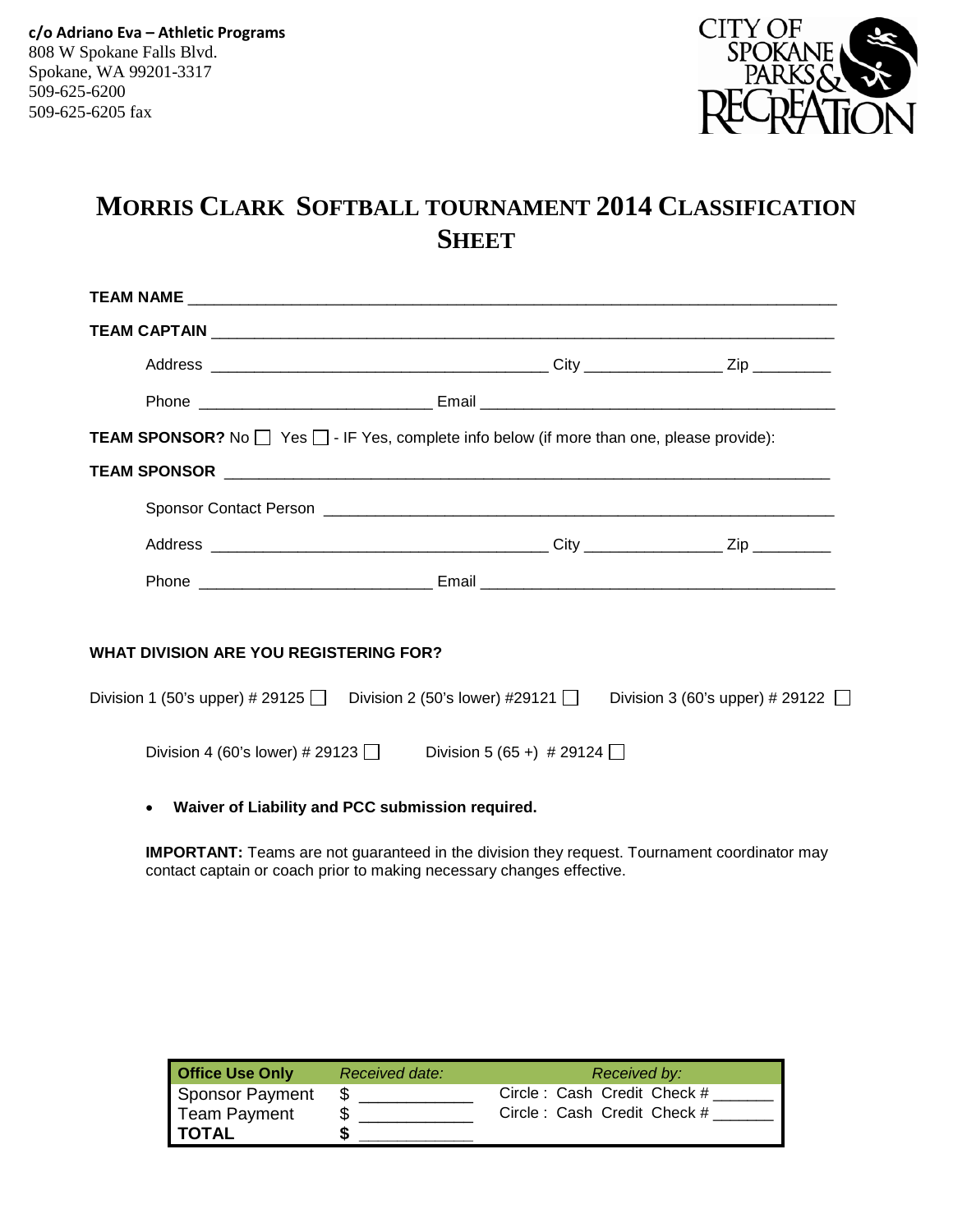#### **MORRIS CLARK SOFTBALL TOURNMANET-PLAYER CODE OF CONDUCT SUMMER 2014**



Participants in our city wide adult sports program are held to a high standard of behavior. The league director (Adriano Eva) is responsible for administering these standards based on incident report filled by the referee. **A "zero" tolerance policy has been instituted for unsportsmanlike behavior in our programs since 2009.** Below is a list of areas of concern and the penalties that accompany them. **This is to be used as a guideline, however under special circumstances, the league director has the right to change, modify, or adapt these offenses or penalties as needed** keeping the best interest of the MORRIS CLARK SOFTBALL TOURNAMENT in mind, and considering any prior offenses and the totality of the circumstances."

| <b>OFFENSE</b>                                                                                                                 | <b>MINIMUM PENALTY</b>                                                           | <b>MAXIMUM PENALTY (probationary period)</b>                  |
|--------------------------------------------------------------------------------------------------------------------------------|----------------------------------------------------------------------------------|---------------------------------------------------------------|
| Physical Assault of another player, referee,<br>supervisor, or City employee                                                   | 1 year suspension and possible criminal charges                                  | Lifetime suspension and criminal charges.                     |
| Fighting or any physical threat or abuse of another<br>player, spectator, coach, or City employee.                             | Suspension from remainder of league.<br>No less than five games.                 | Lifetime suspension, possible criminal charges.               |
| <b>Rough Tactics (Deemed by Referees)</b>                                                                                      | Ejection from game, 8 day suspension.                                            | Remainder of League                                           |
| Leaving sideline during an altercation                                                                                         | Player(s) Ejected                                                                | 1 year suspension                                             |
| Verbal Abuse /Taunting /Inappropriate language<br>towards another player, umpire, spectator<br>supervisor,<br>or City employee | Ejection from game, 8 day suspension.                                            | Remainder of League, minimum 3 games.                         |
| Refusal to obey official's decision                                                                                            | Ejection from game, 8 day suspension                                             | Remainder of League                                           |
| No alcohol in sports complex/ dugout<br>(No alcohol allowed in premise including parking<br>lot)                               | Forfeiture of game, 8 day suspension of player and coach.                        | 1 year suspension from City programs.                         |
| Illegal Players (not on roster, no player card)                                                                                | Forfeiture of game, 15 day suspension to coach/ captain<br>and offending player. | Forfeiture of game, 15 day suspension to player and<br>coach. |

**ATTENTION: The team Captain(s) or Coach(es) will sign the Summer 2014 Player Code of Conduct at the Coaches and Captains meeting.**  As a Player/ Coach/ Captain, I hereby accept, acknowledge, and understand the **"PLAYER CODE OF CONDUCT"** in its entirety. I understand that all players on my roster are expected to abide by the SPRD Flag Football League's standards of sportsmanship and are subject to the penalties of this contract. I agree that my team will abide by the **"PLAYER CODE OF CONDUCT"** in its entirety and vow to adhere by these rules, accepting the penalties and probations as it so may be. I also agree that it is my responsibility to educate the players on my team's roster about the "0" tolerance policy for unsportsmanlike behavior, and the penalties and consequences as described in the Player Code of Conduct.

| Team name: | Captain's Name: | signature: | ⊃ate |
|------------|-----------------|------------|------|
|------------|-----------------|------------|------|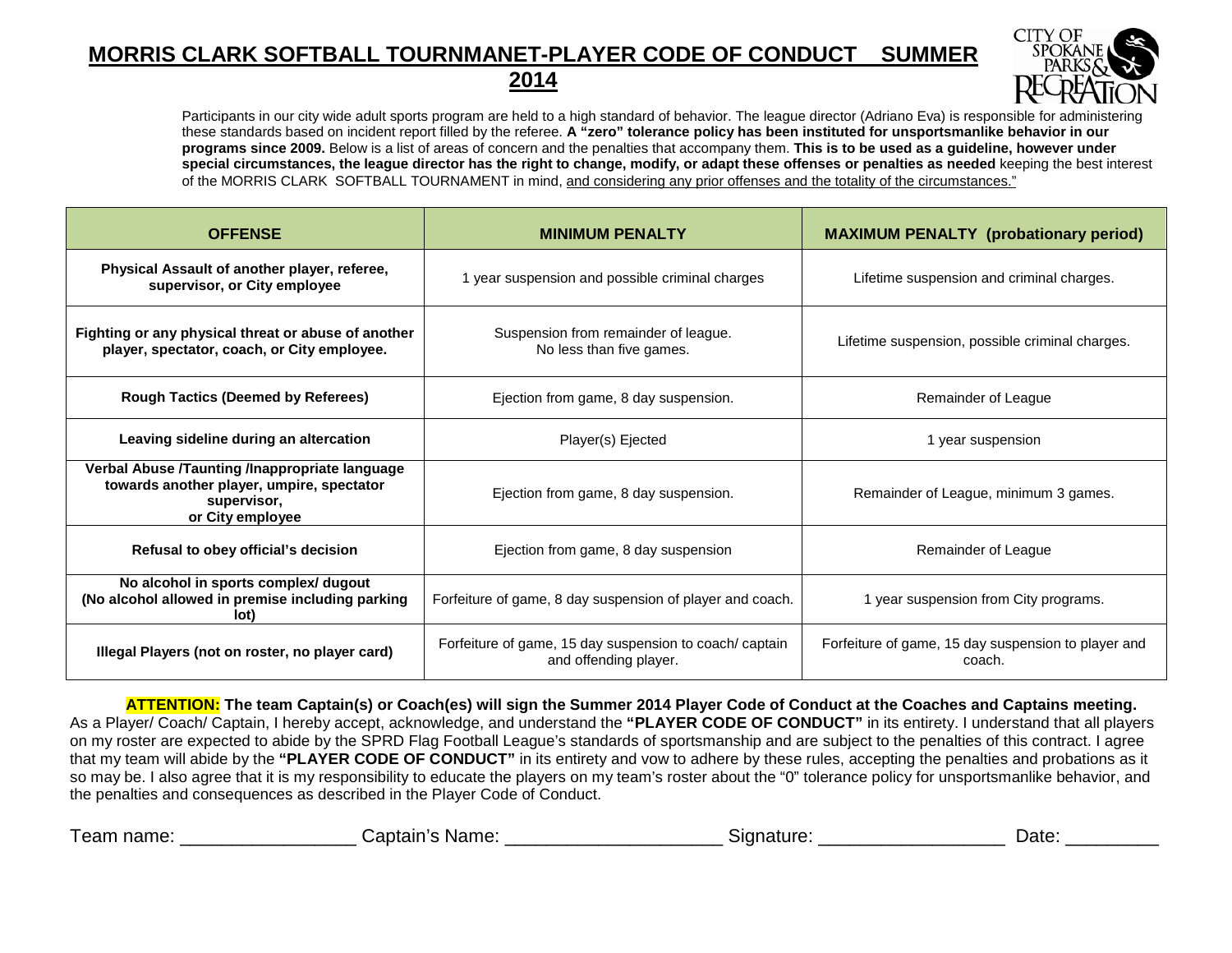## **Morris Clark Softball Tournament– Summer 2014**

**INDEMNITY AGREEMENT:** \*\*\* We the undersigned hereby, separately, for their heirs, executors and administrators, waive and release any and all rights and claims that may be had or might arise against the City of Spokane, Department of Parks and Recreation, agents or representatives for any and all losses suffered by the said undersigned while competing in or in connection with the programs sponsored or co-sponsored by the City of Spokane Parks and Recreation Department.\*\*\* For public purposes, I give permission to use any photo or video of this activity. **[SIGNATURE ON ROSTER INDICATES THAT PLAYER HAS READ AND UNDERSTOOD INDEMNITY AGREEMENT AND RULES]**



### **TEAM NAME: DIVISIONS:**

| PRINT PLAYER NAME    | <b>SIGNATURE</b> |
|----------------------|------------------|
| $\frac{1}{\sqrt{2}}$ |                  |
| 2.                   |                  |
| 3.                   |                  |
| $\overline{4}$ .     |                  |
| 5.                   |                  |
| 6.                   |                  |
| $\mathcal{I}$ .      |                  |
| 8.                   |                  |
| 9.                   |                  |
| 10.                  |                  |
| 11.                  |                  |
| 12.                  |                  |
| 13.                  |                  |
| 14.                  |                  |
| 15.                  |                  |
| 16.                  |                  |
| $17.$                |                  |
| 18.                  |                  |
| $19.$                |                  |
| $20.$                |                  |